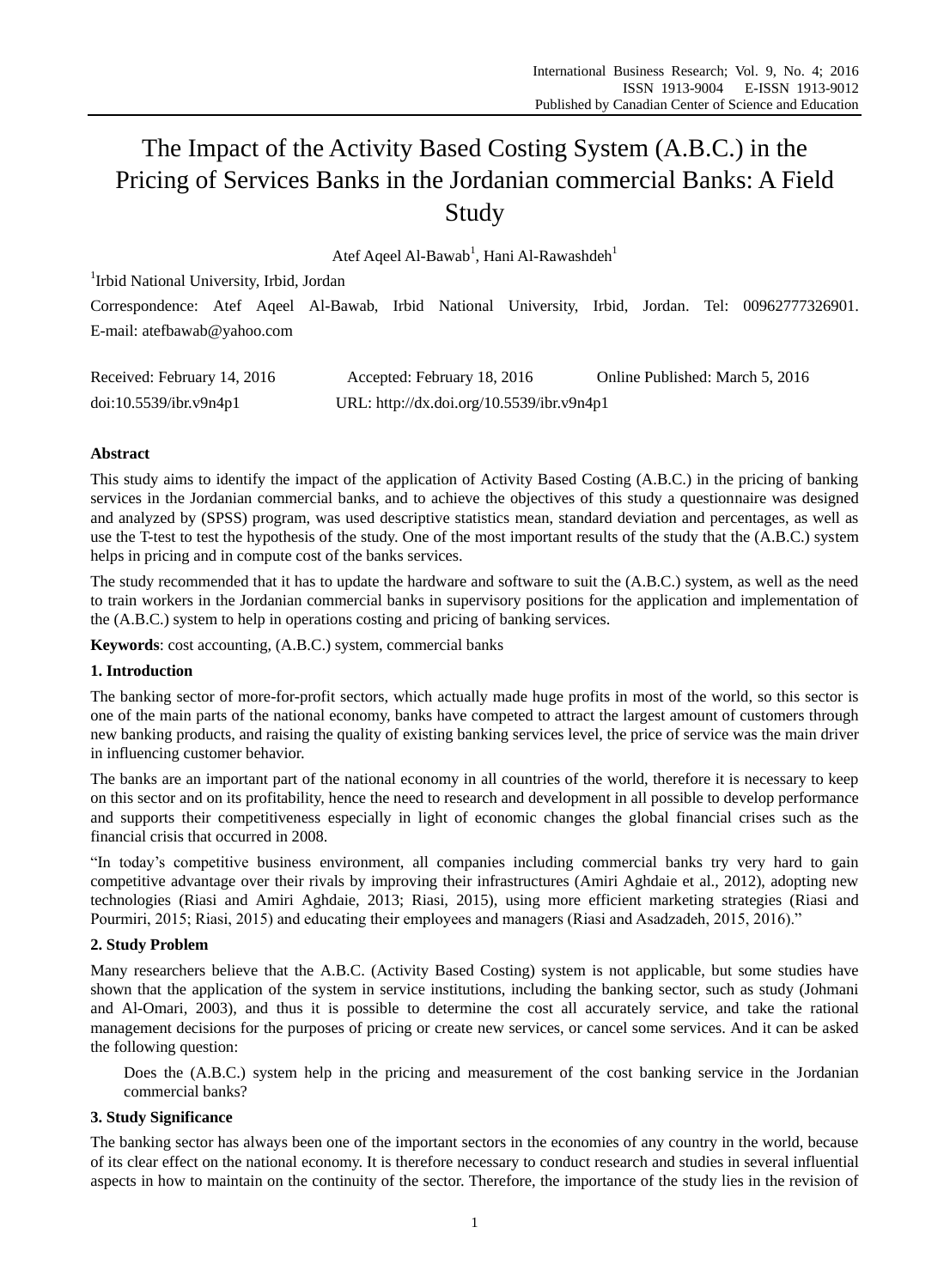the banking services prices, not in the possibility of the application system (ABC), which contributes in the improvement of the banks performance and maximize profitability according to accurate and reasonable information.

## **4. Study Objectives**

This study aimed to focus on the re-pricing of banking services in the light of the application (A.B.C.) system in the Jordanian commercial banks, and to achieve this goal has been formulated objectives of the study, including the following:

1. Knowledge for the extent of participate for the (A.B.C.) system in the pricing of banking services in the Jordanian commercial banks.

2. Determine the accuracy provided by the application (A.B.C.) system in the calculation of the costs of banking services in the Jordanian commercial banks.

## **5. Literature Review**

There are many studies that have addressed the issue of the application (A.B.C.) system, as the following:

Elhamma and Moalla study 2015, entitled "Impact of uncertainty and decentralization on activity- based costing use".

The aim of this paper is to explore the impact of environmental and organizational factors on activity-based costing (ABC) use. These variables are studied respectively through the perceived environmental uncertainty, and the organizational structure represented by both horizontal and vertical decentralization.

Data were collected from 62 Moroccan firms, operating in different sectors, via a questionnaire survey. The findings indicated that ABC use is not associated with perceived environmental uncertainty and horizontal decentralization. However, firms with a high degree of vertical decentralization use more ABC than those with a centralized vertical structure  $(p<10\%)$ .

This research adds to general knowledge and offers insights into management accounting since the study is conducted in a developing country that has specific environmental and organizational characteristics. Previous research has studied perceived environmental uncertainty in other contexts of innovations. In our paper, we investigate the case of ABC and we analysis decentralization with both horizontal and vertical dimensions.

# **Zu'rob, study 2012, entitled "The importance of using target cost at improving the efficiency of banking services pricing: An Empirical Study on the banks in the Gaza Strip".**

The study aimed to show of the importance of using targeted cost approach at improving the efficiency of banking service pricing, and whether there is a possibility for the application of this approach in banks in the Gaza Strip, and to achieve the goal of the study was the use of deductive approach through a questionnaire designed to collect and analyze data statistically. The study concluded that many of the results was the most important: it can be applied to the target in the banks cost approach with the presence of some obstacles, including: lack of effective my costs system in the bank, as the study showed that the bank management is well aware of the benefits diverse achieved through the application of this approach, The study recommended a number of recommendations, including: the need to work hard to move towards the implementation of the target cost approach.

# **Al D'ari study 2007 entitled "Activity – Based Costing& Customer profitability".**

This study aimed to apply the costing system (A.B.C.) in the Yemeni banks as well as the possibility of using this system to determine customer profitability and determining the features of this system.

The study found that the application of the system of (ABC) in Saba Islamic Bank help in customer profitability analysis of the bank and make able to manage the relationship with its customers more efficiently, and raise marketing Bank and competitiveness, as the application of this system has helped to raise the bank's efficiency in resources management and its uses.

The study recommended the need for the banks' processing of the basic requirements for the application of this system such as the preparation of organizational structures, and administrative regulations, the manner in which helps to divide the main activities and to facilitate sub-application of this system, in addition to the need to develop information systems.

## **Hillis study 2007, entitled "The costs of the activities system as the basis for measuring the cost of educational services to universities."**

This study aims mainly to the possibility of the use of (A.B.C.) system in the field of measurement and rationalize the cost of educational services, and provide the necessary information in the field of rationalization of administrative decisions, and determine the prices of those services in the universities by objectively. To achieve the objectives of the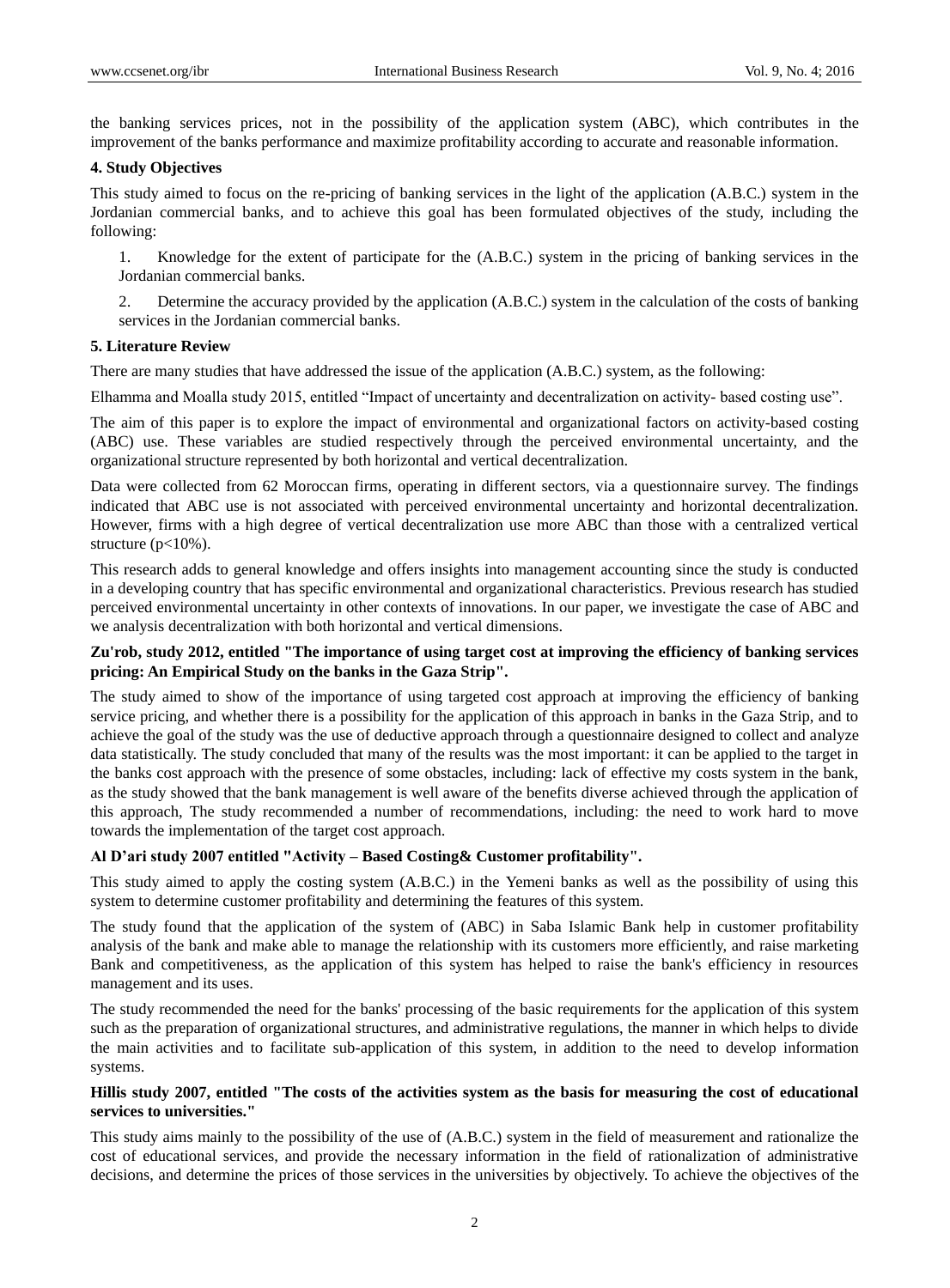study were used inductive approach by reviewing the verses, as well as deductive approach has been used to study the possibility of using the costs of activities to provide the necessary system to address shortcomings and devise possible to measure two aspects of development and the rationalization of the cost of educational services data. The study concluded that the results of several of them: he can overcome the problems associated with the use of the traditional allocation and distribution of indirect costs roads, as well as the possibility of overcoming the capitalist loading problem.

#### **Radwan study 2006, "the application of costing system in the commercial banks operating in Yemen."**

This study aimed to highlight the importance of applying the (A.B.C.) system in the commercial banks of Yemen sector and knowledge of the difficulties that hinder the implementation of this system, in addition to knowing the extent of awareness of commercial banks in the Republic of Yemen, the importance of costs in the banking system.

This study found that a large proportion of commercial banks in Yemen do not apply costing system, as well as the lack of awareness among commercial banks in Yemen, the importance of the application of cost accounting system, and the banking pricing with a large proportion of commercial banks in Yemen are without foundation based on cost systems . The study recommended a number of recommendations, including the need to establish timetables for the implementation of system costs in the Yemeni banking sector.

# **Abdal Ghani study 2005, entitled "The possibility of applying the (A.B.C.) System in the Jordanian services sector."**

This study aimed to explore the possibility of the application(A.B.C.) System in the Jordanian services sector, specifically in the university educational institutions, also aimed to identify the most important obstacles that could face the application of this system and the benefits that can be achieved.

This study found a set of results the most important potential application A.B.C. system through the elements which application in the Jordanian university educational institutions, as well as the absence of any limitations or problems in the implementation of this system in the Jordanian university educational institutions with the exception of the unwillingness of the management of the existing system change has the high costs, and the difficulty of determining time spent on each activity of the employee, also found that the system will achieve the benefits of the institution applied to them.

This study recommended to encourage educational institutions to apply the activities based cost system.

## **Johmani and Omari study 2003, entitled "Application cost accounting systems commercial banks operating in Jordan: An Empirical Study."**

The study aimed to highlight the importance of the application in cost accounting systems in commercial banks in Jordan. and their importance in making different decisions, specially decisions of the pricing of services, also aimed to find out the difficulties that prevent the application of cost accounting in the Jordanian commercial banks and supplying them with qualified and trained talent to run those systems and realize the benefit systems of them, and it was the results of the study are that the majority of commercial banks do not create a section or unit costs, and that the banks use different methods to allocate costs, the study recommended that the attention of the bank's decision to banking service pricing.

## *5.1 What Distinguishes This Study?*

Previous studies mainly focused on the applicability of the (A.B.C.) system in the service and banking sector, and most of the results of the studies show that the system can be applied, but the current study focused on the re-pricing of the banking services pricing in various types of process, in order to work on identifying the exact price and reasonable profit margin in the Jordanian commercial banks sector.

## **6. Hypothesis Study**

**HO**: The (A.B.C.) system does not help in pricing and measuring of the cost of banking services in the Jordanian commercial banks.

#### *6.1 Methodology Study*

To achieve the objectives of the study, the study relied on two approaches, namely:

First, the descriptive approach is concerned with the theoretical side, through reference to books, research, and theses.

Second, the analytical approach is concerned with the field side, through a questionnaire designed to gather data on the study population.

#### **7. The Theoretical Framework: Cost Accounting and (A.B.C.) System**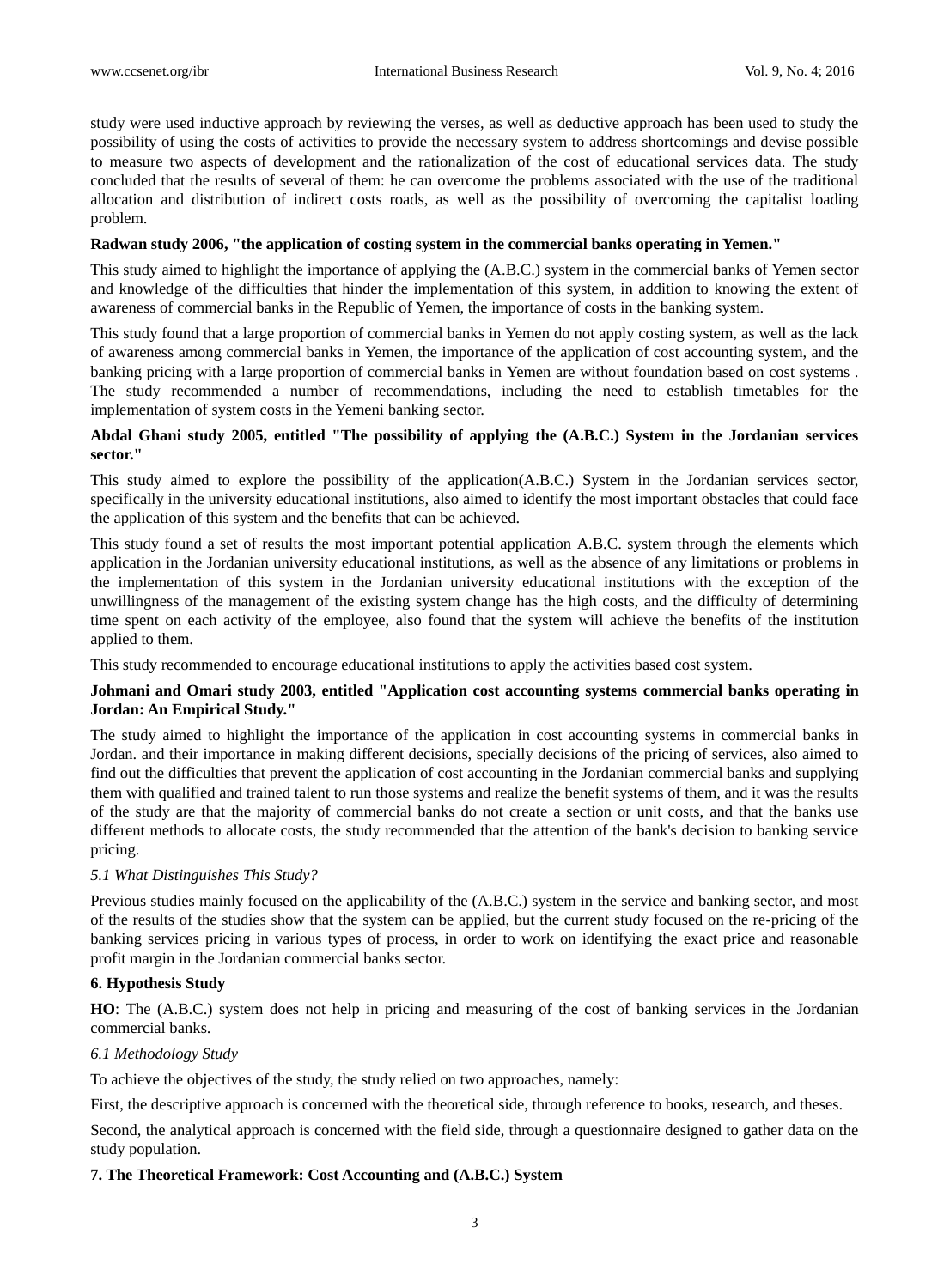## *7.1 The Concept of Cost Accounting*

Cost accounting is a branch of accounting, the need of the cost accounting started when the financial accounting failed to provide detailed information for the management established to confront many of the problems related to adjusting the control and evaluation of performance and pricing of products. The period from 1880 till 1900 represent the golden age of cost accounting, where it established the basic cost accounting systems (commands costs system and stages costs system) (Iryani, 2007, p. 6).

Cost accounting can be defined as: The sacrifices or amounts which the company pay in order to obtain a good or service, or to achieve a particular goal (Abu Nassar 0.2014 p. 23).

## *7.2 The Objectives of Cost Accounting*

The objectives of cost accounting following: (Annati 0.2001, p. 17).

1. Measure the unit cost of producing or service sold per element of direct and indirect cost.

2. Make control on the cost elements through do system for the cost in order to reach optimal use of the various factors of production design.

3. Provide management with appropriate information to take the management decisions on the short-term such as cancel of a good or provide a service or continue in their production, also help to take long-term decisions, such as investing in new projects.

4. Assistance in preparing budgets through the study of the behavior of costs and predictable.

5. Assist in pricing policies for products or services fee, which takes into account when determining the price of a product or service the cost of that product and the margin and the intensity of competition in the market profit target and the desire to increase market share or control of the market and the extent of the existence of price algebraic by the government.

#### *7.3 The Cost Systems*

The cost accounting helps to measure the cost of the production by use the cost systems, in this part we will show the cost systems following: the cost system of the productivity commands.

## 7.3.1 The Cost System of the Productivity Commands

It depends on the customers orders who determine the specifications of goods to be produced or to be provided service orders, and often are those different specifications in terms of type, size, shape and therefore the cost of each of them be different from the other. One of the main features of this system include (Al-Tikriti, 2008, p. 23):

1. The nature of the production is diversified and has a specification defined by customers as each production is different from the other.

- 2. Each order is an independent production from other
- 3. production is not for the purpose of storage.
- 4. Determine the cost of the command is not related by the period, but related by the finish of the production.

5. Facilitate the process of the distinction between direct and indirect expenses charged on the operating commands various.

6. Possibility of using the cost of production orders that have been completed in the planning and estimating the cost of similar orders received by the facility in the future.

#### 7.3.2 The Cost System of the Productivity Stages

It uses in the industrial companies which have continuous production system, and we mean by continuous that does not stop the productive activity from the management of production departments, the characteristics of this system are as follows (Faker and Al-Duliami, 2003, p 111):

- 1. The production is large sizes and continuous, also can be equal to production with production capacity available.
- 2. Divide the technological process for the production of an independent consecutive operations (stages) the production of the first phase is the raw material for the second phase and the production of the second phase of raw material for the third phase and so on.
- 3. The production may be in the form of a single line flow to reach the final stage, or in the form of parallel lines.
- 4. The number of stages of the facility to another may differ depending on the nature of the product.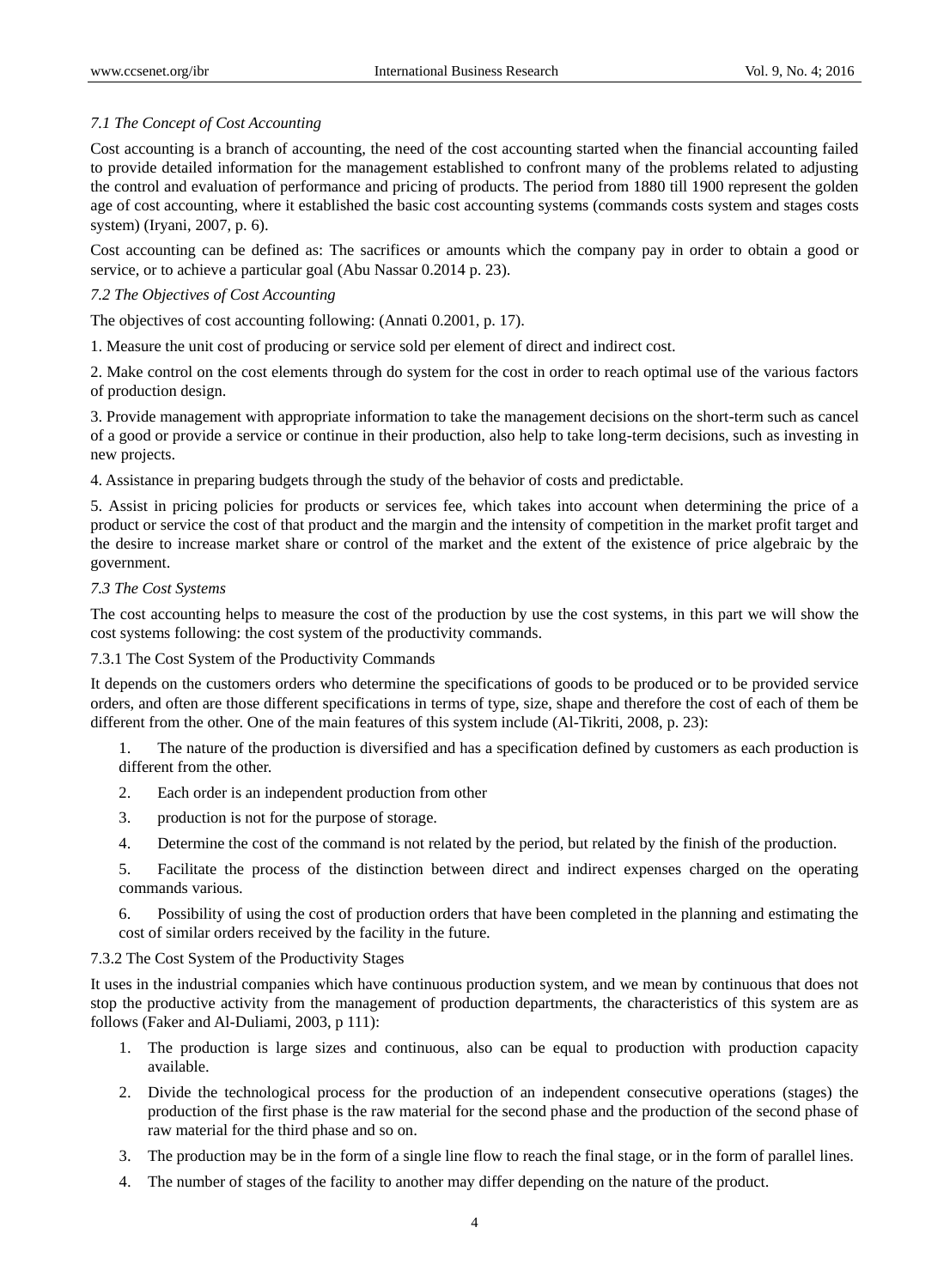## *7.4 The Problems of the Traditional Systems*

The traditional systems are designed to cope with the circumstances that accompanied its creation and evolution, and in recent years have increased problems resulting from the traditional systems as a result of the tremendous changes in the field of production and services, technological change, and can be summarized as the most important problems in the following points: (al-Tikriti, 2008, p. 156):

1. The traditional systems are no longer able to control the processes and accurately measuring the cost of production because of the distractions on the overall assembly sections and not restrict the products that caused the distractions.

2. The traditional systems rely on some measures associated with size (such as direct labor hours) as a base for distribution of indirect costs, leading to a private cost deformation in the event of a difference productivity sizes of products and the diversity of the degree of complexity of the products.

3. The inclusion of indirect costs to the stocks will encourage the administration to increase inventory and not be reduced and this is not commensurate with the adoption of modern systems such as manufacturing production in time (JIT).

4. The traditional systems focused on determining the amount of costs and focus on reducing costs because they do not determine the activities and costs that do not add value to the product.

#### *7.5 Emergence and Development the Activities Based on Costing System (ABC)*

Many studies indicated on the basis of the concepts of activity, but the prominent role in this area back in the late eighties through the writings of (Cooper and Kaplan, 1998). The (A.B.C.) system passed by several Phases:

Phase I: Activity Management (Activity Management AM) this stage has focused on the concept of the value chain more than accounting and financial analysis, and aimed to achieve the following:

1. Discovery and the exclusion of activities that do not add value to the series, such as the use of the immediate production system (JIT).

2. Improve and promote activities that add value, by improving the quality and speed of response to customer requests.

Phase II: Activity Cost Accounting (A.C.A.), came this stage to confirm that all costs have been reduced or minimized through:

- 1. Identify the causes of cost and linked activities.
- 2. Trace interactions activities with other activities.

Phase III: Activity-Based Costing (A.B.C.)

The identification of activities is the basis for this system, and the activity is an event or specific business unit purpose such as product design, preparation machinery, operating machinery, product distribution. (Horngren, 2006, p 144).

*7.6 The Factors That Help to Shift towards (A.B.C.) System*

There are many factors helped to shift towards (A.B.C.) System as following: (Cooper, 1998.p196):

1. Availability of an accounting system can provide the necessary and detailed data for the purposes of identifying and measuring the relationship between the cost and drive it.

- 2. Change in the industrial environment in automation technology which help increasing of the indirect cost.
- 3. Diversity of products.
- 4. Increase the number of the sections production support.
- 5. Heightened market competition that leading to a trend to reduce the cost and improve the quality of products.
- 6. Management directions to the continuous development and adapt to the new requirements of the market.
- 7. The difference in the size of the quantities produced.
- 8. The common costs represent a large percentage of the total costs.
- 9. The dip in the pricing of the competing products in the market.
- 10. Inability to interpret the percentage of the profit derived from the certain pro

## **8. Statistical Analysis and Testing the Study Hypothesis**

*8.1 The Population of the Study*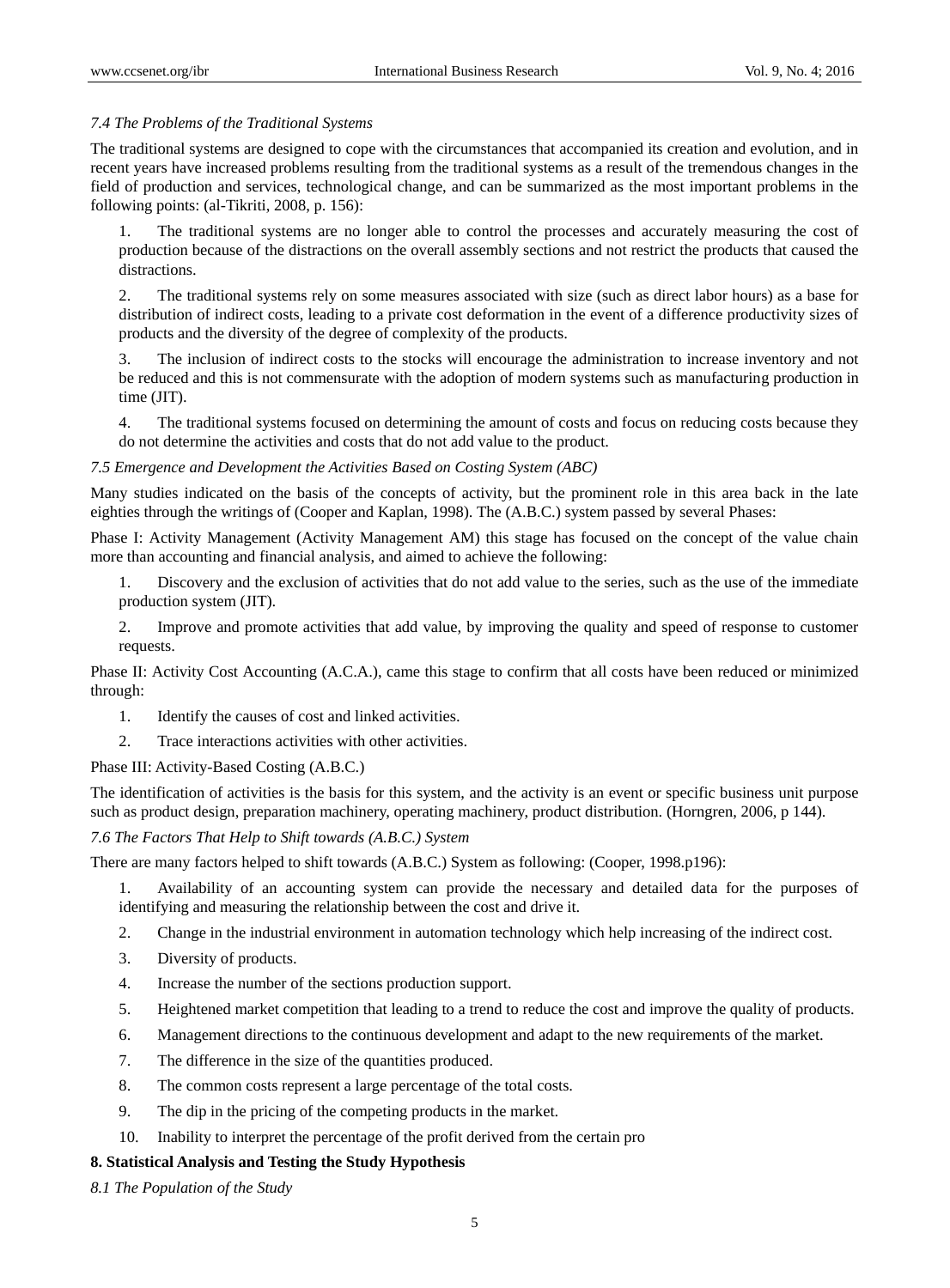The study population consisted of workers in the Jordanian commercial banks in supervisory jobs, of which there were (13) banks until the end of 2014, according to the annual report of the Central Bank of Jordan. It has been selected a random sample of this community. And the table 1 shows that.

Table 1. A table shows the population of the study

| No. | Name of Bank                    | Established | No. Branches in | No. of Offices | No. Branches in |
|-----|---------------------------------|-------------|-----------------|----------------|-----------------|
|     |                                 | vears       | inside          |                | outside         |
| 1.  | Arab Bank                       | 1930        | 74              |                | 112             |
| 2.  | Jordan Ahli Bank                | 1956        | 55              |                | 6               |
| 3.  | Bank of Jordan                  | 1960        | 69              | 13             | 15              |
| 4.  | Cairo Amman Bank                | 1960        | 69              | 14             | 19              |
| 5.  | Housing Bank for Trade and      | 1974        | 112             | 11             | 14              |
|     | Finance                         |             |                 |                |                 |
| 6.  | Jordan Kuwait Bank              | 1977        | 56              |                | $\overline{c}$  |
| 7.  | Jordan Commercial Bank          | 1978        | 28              | 2              | 4               |
| 8.  | Arab Jordan Investment          | 1978        | 19              | 14             |                 |
|     | Bank                            |             |                 |                |                 |
| 9.  | <b>Arab Banking Corporation</b> | 1989        | 27              |                |                 |
|     | $(ABC)$ (Jordan)                |             |                 |                |                 |
| 10. | <b>Invest Bank</b>              | 1989        | 10              |                |                 |
| 11. | <b>Bank Aletihad</b>            | .1991       | 37              |                |                 |
| 12. | Society General Bank -          | 1993        | 16              |                |                 |
|     | Jordan                          |             |                 |                |                 |
| 13. | Capital Bank of Jodan           | 1996        | 12              |                |                 |

Source: The annual report of the Central Bank of Jordan, 2014.

www.cbj.gov.jo

*8.2 Statistical Methods Used*

It was used the following statistical methods

1. Cronbach's alpha test to test the stability of the tool study.

2. Percentages and frequencies to test the demographic characteristics for the sample study.

3. The means and standard deviations to test the sample study about the opinions of the paragraphs of the questionnaire.

4. Make T- Test to test the hypothesis of the study.

This was done through the Statistical Package for Social Sciences (SPSS) program.

*8.3 Stability of the Questionnaire*

Shown in Table 2 Cronbach's alpha coefficient, which indicates the existence of reasonable stability and statistically significant coefficient, where the reliability coefficient was greater than 0.60 and thus become paragraphs are valid for analysis and application.

Table 2. The value of Cronbach's alpha coefficient for each paragraphs of questionnaire

| The description                                                                                                                                  | No. of paragraphs | Cronbach's alpha coefficient |
|--------------------------------------------------------------------------------------------------------------------------------------------------|-------------------|------------------------------|
| The application (ABC) system helps in<br>pricing and in the measurement of the<br>cost of banking services in the<br>Jordanian commercial banks. | Iб                | 0.813                        |

*Sample Characteristics*

It is an analysis of the demographic characteristics of the study sample as shown in Table 3.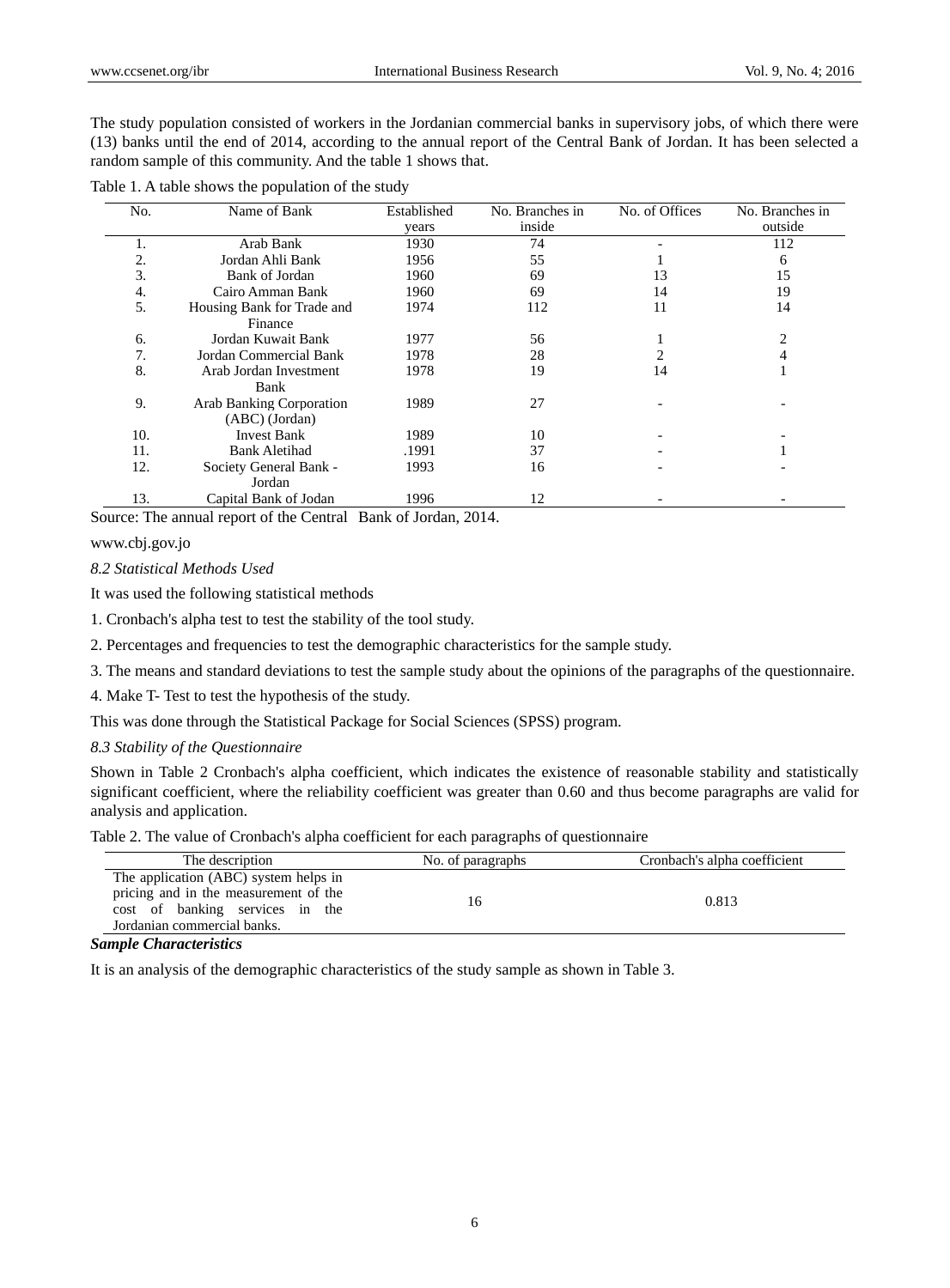|                     |                                | Frequencies     | Percentages   |
|---------------------|--------------------------------|-----------------|---------------|
| Description         | Group                          | No <sub>s</sub> | $\frac{0}{0}$ |
|                     | Head of Department             | 35              | 62.5          |
|                     | Supervisor                     | 11              | 19.5          |
| Job                 | Manager or Vice manager        | 9               | 16.0          |
|                     | <b>High Management</b>         | 1               | 02.0          |
|                     | <b>Total</b>                   | 56              | %100          |
|                     | Less Than Bachelor             | 6               | 10.6          |
|                     | Bachelor                       | 44              | 78.5          |
| Qualification       | Master                         | 5               | 8.9           |
|                     | Ph.D                           |                 | 02.0          |
|                     | <b>Total</b>                   | 56              | %100          |
|                     | Accounting                     | 26              | 46.3          |
|                     | <b>Business Administration</b> | 8               | 14.1          |
| Specialization      | Finance and Banking Science    | 15              | 27.0          |
|                     | Other                          | $\overline{7}$  | 12.6          |
|                     | <b>Total</b>                   | 56              | %100          |
|                     | Less than 5 years              | 11              | 19.6          |
|                     | From $6 - 10$ years            | 35              | 62.5          |
| Years of Experience | From $11 - 15$ years           | 8               | 14.3          |
|                     | More than 16 years             | $\overline{c}$  | 3.6           |
|                     | <b>Total</b>                   | 56              | %100          |
|                     | Less than 30 years             | 14              | 25.0          |
|                     | From $31 - 40$ years           | 35              | 62.5          |
| Age                 | From $41 - 50$ years           | 5               | 9.0           |
|                     | More than 51 years             | $\overline{c}$  | 3.5           |
|                     | <b>Total</b>                   | 56              | %100          |

#### Table 3. A table showing analysis of the demographic characteristics of the study sample.

The results showed with respect to functional level that 62.5% of the sample of department heads and supervisors 19.5%, 16% and departments managers, and thus understand the direct officials to work in automated systems and banks involved in the subject of study, giving the correct answers to questions. With regard to scientific qualification results show that 78.5% of bachelor's campaign and this gives credibility in the results, with regard to the levels of specialized The results show that 46.3% of respondents in the field of accounting and 14.1% in the field of management, and 27% in the field of Banking, which means that the respondents have a clear idea on the subject of the study, with regard to the level of expertise of the sample, we find that 62.5% of the sample are the owners of expertise that fall within the category (6-10 years), and this assures us that most of the sample surveyed have experience in the field The banking index also enhance the credibility of the data, with regard to the age level of the majority of the sample was at the age group (31-40), they have accounted for 62.5%, which confirms that the sample may have been selected at random, honest and valid analysis.

#### *8.4 Analyze and Discuss the Results*

Has been relying on the Likert scale in the analysis of the views of respondents so that the distribution of scores on the answers as in the Table 4 following:

Table 4. A table showing the degrees of on a scale Likert

| $-1$ | วเ<br>----<br>$\epsilon$ | ----<br>___ | ----<br>NA<br>ʻa<br>. | $\sim$ $\sim$ | м   |
|------|--------------------------|-------------|-----------------------|---------------|-----|
|      |                          |             |                       | ື້<br>-       | $-$ |

The table 5 shows the results of the statistical analysis of the views of a sample study to the mean and the standard division of the paragraphs that the application based on the (ABC) system to help in pricing and in the measurement of the cost of banking services in the Jordanian commercial banks accuracy. So that the paragraph be positive and approved by the respondents if the mean is greater than (3) If the mean of less than (3), it means that the answers respondents will be negative and tend to agree, and are the sample views in paragraph neutral when be the arithmetic mean value (3) and standard deviations large and abnormal. The following is a presentation and analysis of results.

Table 5 shows the views of the sample study about the (A.B.C.) system which help in pricing and in the measurement of the cost of banking services in the Jordanian commercial banks accuracy.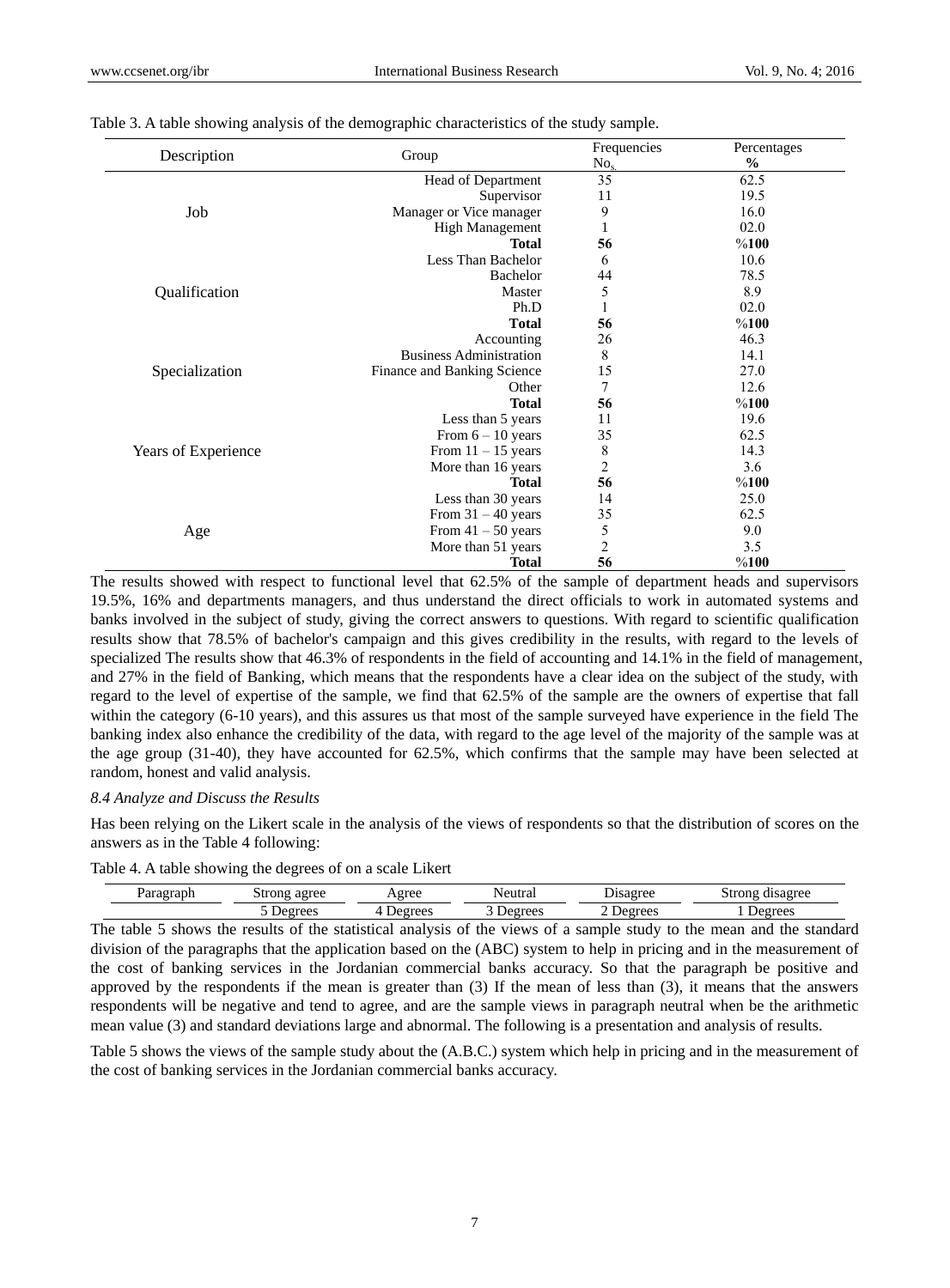| Table 5. A table showing the views of the sample study about the (A.B.C.) system |  |  |
|----------------------------------------------------------------------------------|--|--|
|                                                                                  |  |  |

| No.            | Paragraph                                                                                                                                                                | Mean | Standard<br>Deviation | Result |
|----------------|--------------------------------------------------------------------------------------------------------------------------------------------------------------------------|------|-----------------------|--------|
| 1              | The (A.B.C.) system helps the departments when pricing the<br>banking products.                                                                                          | 4.33 | .577                  | agree  |
| $\overline{2}$ | After understand the (A.B.C.) system some banking services need<br>to re-pricing based on the study of the real cost.                                                    | 4.14 | .689                  | agree  |
| 3              | After understand the (A.B.C.) system, the bank put the price for<br>the banking products based on prevailing prices in the banking<br>market.                            | 3.76 | .747                  | agree  |
| 4              | The costing system currently followed is not appropriate to<br>calculate the cost of banking services.                                                                   | 4.04 | .755                  | agree  |
| 5              | After understand the (A.B.C.) system there is a need to re-pricing<br>of banking services.                                                                               | 3.60 | .761                  | agree  |
| 6              | The (A.B.C.) system take cost of the activities into account which<br>mainly contribute in the cost of services such as high management<br>and the financial management. | 3.91 | .770                  | agree  |
| 7              | The (A.B.C.) system take cost of inflation factors in the pricing of<br>banking service.                                                                                 | 3.76 | .812                  | agree  |
| 8              | The (A.B.C.) system take cost of the computer system in account<br>when the banking service pricing.                                                                     | 4.20 | .815                  | agree  |
| 9              | The outputs of the (A.B.C.) system help In competitiveness<br>through the pricing of banking services.                                                                   | 3.95 | .856                  | agree  |
| 10             | The (A.B.C.) system compute the banking service accurately.                                                                                                              | 3.53 | .966                  | agree  |
| 11             | The actual cost is considered mainly in banking service pricing<br>process.                                                                                              | 3.92 | .364                  | agree  |
| 12             | The (A.B.C.) system Contributes in pricing of the banking<br>services conveniently.                                                                                      | 3.65 | 0.814                 | agree  |
| 13             | The (A.B.C.) system needs to development in the current<br>automated system.                                                                                             | 4.01 | 0.633                 | agree  |
| 14             | The (A.B.C.) system needs to replace the current automated<br>system to be most suitable system.                                                                         | 4.23 | 0.714                 | agree  |
| 15             | The (A.B.C.) system needs to significant costs in equipment to<br>computerized systems.                                                                                  | 4.22 | 0.766                 | agree  |
| 16             | The (A.B.C.) system works to review the prices of banking<br>services from one period to another.                                                                        | 3.69 | 0.499                 | agree  |

We find in the table 5 that the general trend of views tend to agree with evidence that the value of the mean of the vertebrae was the largest class (3) in all the paragraphs, which indicates that the (A.B.C.) system has a role in the banking pricing In calculating the costs accuracy, and this is what enhances their confidence and conviction respondents (A.B.C.) system and its ability to correct the deformity in the cost of banking services which result in deformation of the pricing process.

#### *8.5 Test of the Study Hypothesis*

Test was used is a (One-Sample T- test) to analyze and test the study hypothesis, which are rejected hypothesis nihilism when the mean value is greater than the center-premise (3), and that the test T calculated value is large and positive, and the level of significance test is less confidence level of 0.05, the following table (6) introduce us to the results of statistical analysis to test this hypothesis.

Table 6. as a result of the study hypothesis test

| Hypothesis.                                                                                                                                     | Mean | <b>St.</b> Division | $T - test$ | Confidence<br>level | Result   |
|-------------------------------------------------------------------------------------------------------------------------------------------------|------|---------------------|------------|---------------------|----------|
| <b>HO</b> : The (A.B.C.) system does not help in pricing and<br>measuring of the cost of banking services in the<br>Jordanian commercial banks. | 3.92 | 0.364               | 23.073     | 0.000               | rejected |

Table 6 show that the arithmetic mean value was greater than the mean premise (3), where its value amounted to 3.92 and a standard deviation of 0.364, and since the test T calculated value was large and positive in terms amounted to 23.073, and the level of significance of this test less the level of confidence 0.05, reaching 0.00, it means the presence of significant statistical significant differences between the arithmetic mean calculated from the sample and the center-premise, so it is rejected hypothesis nihilism and acceptance of alternative hypothesis contrary to them, that is based on the activities costing system helps in banking services pricing in accuracy calculating the costs of banking services in the Jordanian commercial banks.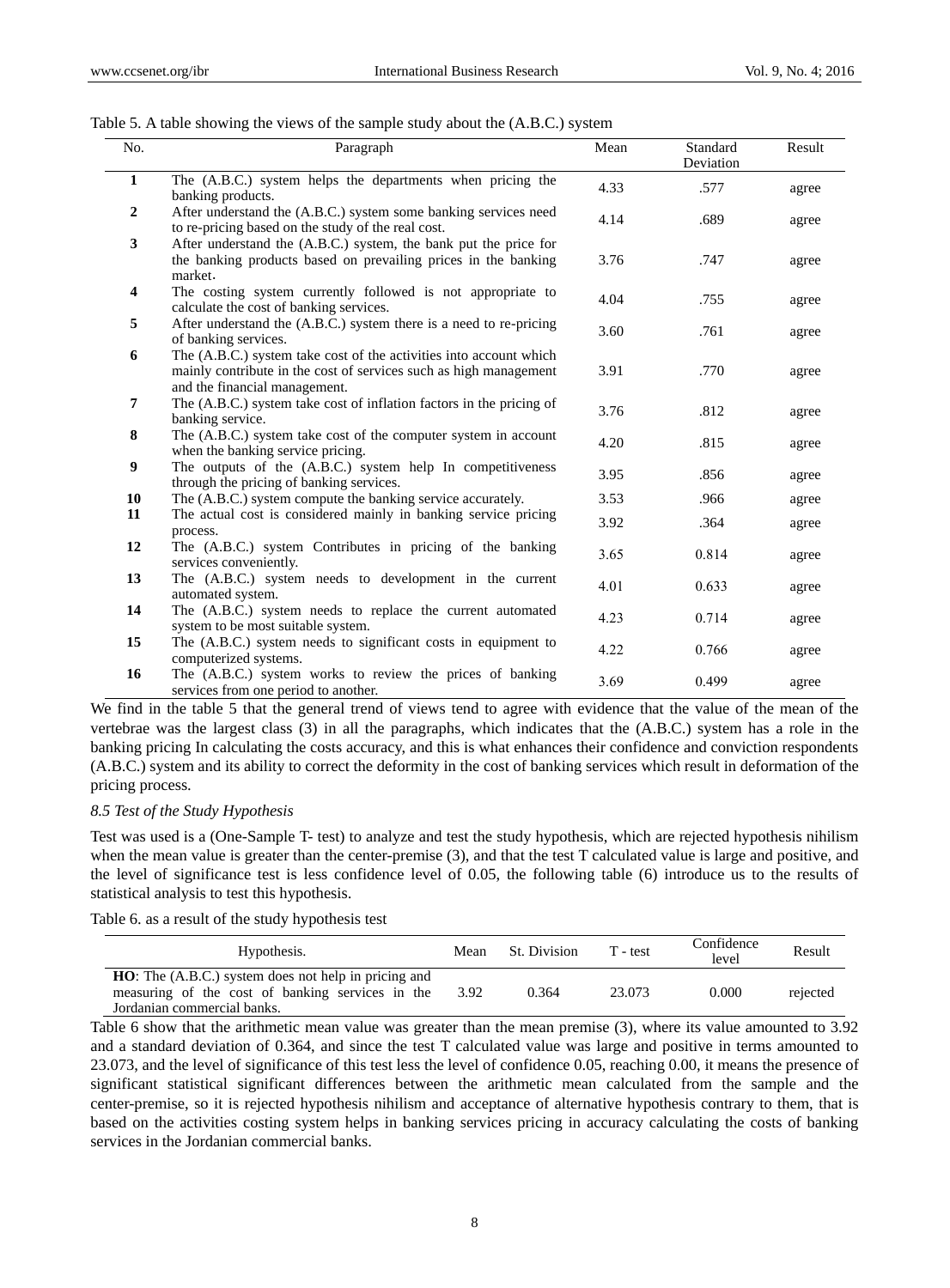#### **9. Conclusions and Recommendations**

## *9.1 Conclusions*

- 1. The current cost system of banking service) is inappropriate and inaccurate.
- 2. The adoption of (A.B.C.) system helps in calculating the costs of banking services in the Jordanian commercial banks by accuracy.
- 3. The adoption of (A.B.C.) system helps in the pricing of banking services in the Jordanian commercial banks.
- 4. The (A.B.C.) system needs to large costs in equipment as personnel training programs in the Jordanian commercial banks.

#### *9.2 Recommendations*

- 1. The need to leave the current costs systems and a shift to (A.B.C.) systems after a cost-benefit analysis.
- 2. The need to apply your document on the (A.B.C.) systems because of its from the role of the in the calculation of banking services the costs of accuracy which contributes to in banking services the pricing of in a more accuracy in the Jordanian commercial banks.
- 3. The need to update hardware and software to suit the (A.B.C.) systems.
- 4. the need to train workers in the Jordanian commercial banks in supervisory positions for the application and implementation the (A.B.C.) systems in the calculation of the cost and pricing of banking services.

#### **References**

- Abdal, G. A. (2005). The possibility of applying the (A.B.C.) System in the Jordanian services sector, Ph.D thesis, The Arab Academy for Banking and Financial Sciences, Amman, Jordan.
- Al-D'ari, A. (2007). Activity**–**Based Costing& Customer profitability, Applied research Masters thesis, the HAGUE University, Netherlands.
- Al-Tikriti, E. (2008). Advance Cost Accounting, (Modern Issues), 2<sup>nd</sup> Issue, Dar Al-Hamed for Publishing and Distributing, Amman, Jordan.
- Amiri, A. S. F., Seidi, M., & Riasi, A. (2012). Identifying the Barriers to Iran's Saffron Export by Using Porter's Diamond Model. *International Journal of Marketing Studies, 4*(5), 129-138. http://dx.doi.org/10.5539/ijms.v4n5p129
- Annatii, R. (2001). Cost Accounting (Conceptual ... Principles ... Applications), 2<sup>nd</sup> Issue, Dar Al-safa' for Publishing and Distributing, Amman, Jordan.
- Annual Report for Central Bank of Jordan, (2014). www.cbj.gov.jo
- Cooper, R. K., & Robert, S. (1998). *The Design Of Cost Management Systems: Text And Readings,* New Jersey, prentice Hall.
- Elhamma, M. A., & Hanen, (2015). Impact of uncertainty and decentralization on activity- based costing use, *International Journal of Accounting and Economics Studies, 3*(2), 148-155 http://dx.doi.org/10.14419/ijaes.v3i2.4817
- Faker, Al-Duliami, N., & Kalil, (2003). Industrial Cost Accounting Part 2, Al-Dar Al-Ulmia Al-Duwlia for Publishing and Distributing, Amman, Jordan.
- Hillis, S. A. (2007). The costs of the activities system as the basis for measuring the cost of educational services to universities, *The Journal of the Islamic university (humanities Studies Series), Islamic University, 15*(1), 211–238.
- Horngren, C., Datar, S., & Foster, G. (2006). *Cost Accounting (A managerial Emphasis)*, 12<sup>th</sup> Ed., prentice Hall Internationl, New Jersy.
- Iryani, M. (2007). The Practical and Theoretical framework for The Cost Accounting, 2<sup>nd</sup> Issue, Dar Alkutub, San'a, Yemen.
- Ittner, et al (2002). The Association between Activity-based Costing and Manufacturing Performance, *Journal of Accounting Research, 40*(3), June. http://dx.doi.org/10.1111/1475-679X.00068
- Johmani, O., & Ahmad, O. (2003). Application cost accounting systems in commercial banks operating in Jordan: An Empirical Study. *Al-Yarmuk researches Journal, Yarmuk University, Irbid, 19*(1).
- Radwan, A. (2006). The application of costing system in the commercial banks operating in Yemen, Master Thesis, *Administrative and Humanities Sciences College, Science and Technology University, Sana'a, Yemen.*